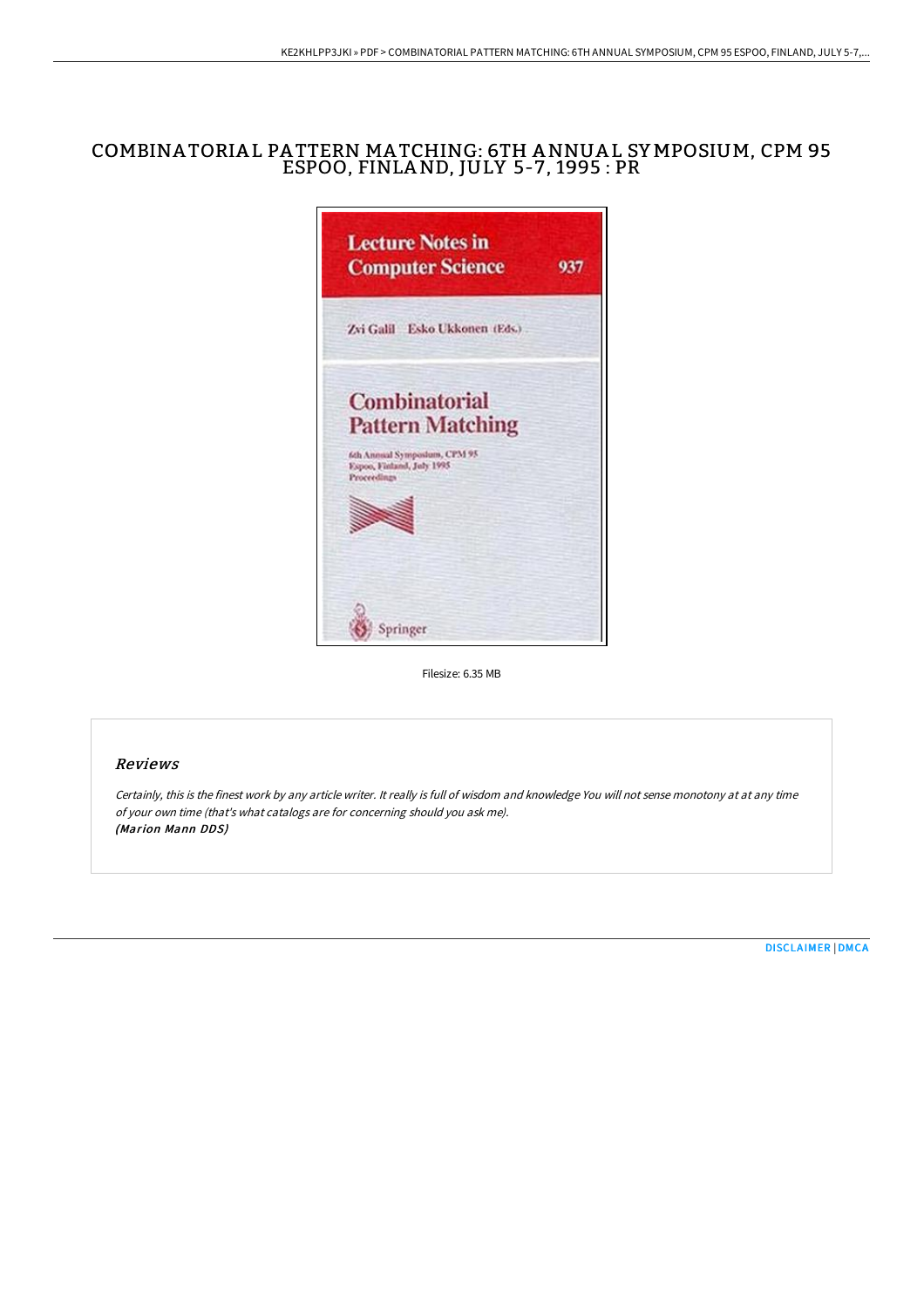## COMBINATORIAL PATTERN MATCHING: 6TH ANNUAL SYMPOSIUM, CPM 95 ESPOO, FINLAND, JULY 5-7 , 1995 : PR



Book Condition: New. Brand New. US Edition Book. We do not ship to Military Addresses. Fast Shipping with Order Tracking. For Standard Shipping 7-8 business days & Expedite Shipping 4-6 business days, after shipping.

 $\frac{1}{16}$ Read [COMBINATORIAL](http://techno-pub.tech/combinatorial-pattern-matching-6th-annual-sympos.html) PATTERN MATCHING: 6TH ANNUAL SYMPOSIUM, CPM 95 ESPOO, FINLAND, JULY 5-7, 1995 : PR **Online** 

D Download PDF [COMBINATORIAL](http://techno-pub.tech/combinatorial-pattern-matching-6th-annual-sympos.html) PATTERN MATCHING: 6TH ANNUAL SYMPOSIUM, CPM 95 ESPOO, FINLAND, JULY 5-7, 1995 : PR